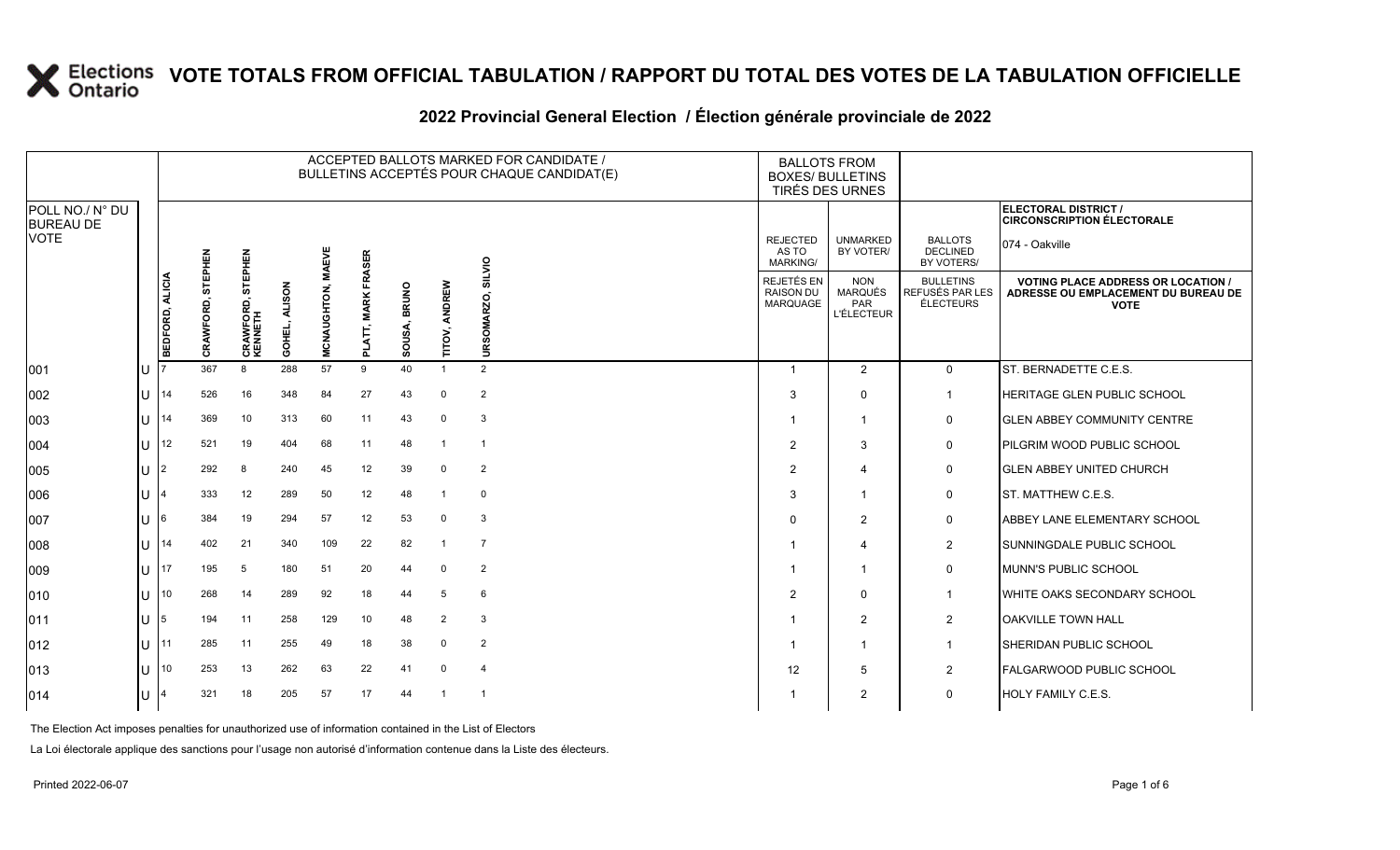#### **2022 Provincial General Election / Élection générale provinciale de 2022**

|                                     |     |                 | ACCEPTED BALLOTS MARKED FOR CANDIDATE /<br>BULLETINS ACCEPTÉS POUR CHAQUE CANDIDAT(E) |                        |                         |              |                                              |                   |                         |                |  | <b>BALLOTS FROM</b><br><b>BOXES/ BULLETINS</b><br>TIRÉS DES URNES |                                                                 |                                                         |                                                                                                 |
|-------------------------------------|-----|-----------------|---------------------------------------------------------------------------------------|------------------------|-------------------------|--------------|----------------------------------------------|-------------------|-------------------------|----------------|--|-------------------------------------------------------------------|-----------------------------------------------------------------|---------------------------------------------------------|-------------------------------------------------------------------------------------------------|
| POLL NO./ N° DU<br><b>BUREAU DE</b> |     |                 |                                                                                       |                        |                         |              |                                              |                   |                         |                |  |                                                                   |                                                                 |                                                         | ELECTORAL DISTRICT /<br><b>CIRCONSCRIPTION ÉLECTORALE</b>                                       |
| <b>VOTE</b>                         |     |                 | <b>STEPHEN</b>                                                                        | STEPHEN                |                         | <b>MAEVE</b> | <b>FRASER</b>                                |                   |                         | SILVIO         |  | <b>REJECTED</b><br>AS TO<br><b>MARKING/</b>                       | <b>UNMARKED</b><br>BY VOTER/                                    | <b>BALLOTS</b><br><b>DECLINED</b><br>BY VOTERS/         | 074 - Oakville                                                                                  |
|                                     |     | BEDFORD, ALICIA | ORD,<br>CRAWF                                                                         | CRAWFORD, S<br>KENNETH | <b>ALISON</b><br>GOHEL, | MCNAUGHTON,  | <b>MARKI</b><br>₹<br>$\overline{\mathbf{a}}$ | OUSA, BRUNO<br>ō, | ANDREW<br><b>TITOV,</b> | URSOMARZO,     |  | REJETÉS EN<br><b>RAISON DU</b><br>MARQUAGE                        | <b>NON</b><br><b>MARQUÉS</b><br><b>PAR</b><br><b>L'ÉLECTEUR</b> | <b>BULLETINS</b><br>REFUSÉS PAR LES<br><b>ÉLECTEURS</b> | <b>VOTING PLACE ADDRESS OR LOCATION /</b><br>ADRESSE OU EMPLACEMENT DU BUREAU DE<br><b>VOTE</b> |
| 015                                 | lu  | 2               | 271                                                                                   | 3                      | 209                     | 44           | 10 <sup>1</sup>                              | 27                | $\mathbf 0$             | $\Omega$       |  | $\overline{4}$                                                    | 2                                                               | $\mathbf 0$                                             | <b>IROQUOIS RIDGE HIGH SCHOOL</b>                                                               |
| 016                                 | lu  | 19              | 409                                                                                   | $\overline{7}$         | 272                     | 55           | 12                                           | 42                | -1                      | $\mathbf{0}$   |  | $\Omega$                                                          | $\Omega$                                                        | 0                                                       | <b>IROQUOIS RIDGE COMMUNITY CENTRE</b>                                                          |
| 017                                 | lu  | 12              | 714                                                                                   | 14                     | 348                     | 59           | 14                                           | 30                | $\mathbf 0$             | 3              |  |                                                                   | $\overline{7}$                                                  | 0                                                       | JOSHUA CREEK PUBLIC SCHOOL                                                                      |
| 018                                 | lu. | 18              | 309                                                                                   | 8                      | 125                     | 27           | 6                                            | 23                | $\overline{2}$          | 0              |  | 8                                                                 | $\mathbf 0$                                                     | 3                                                       | ST. MARGUERITE D'YOUVILLE SCHOOL                                                                |
| 019                                 | ΙU  | 26              | 549                                                                                   | 35                     | 455                     | 77           | 14                                           | 58                | -1                      | 6              |  | $\Omega$                                                          | $\overline{1}$                                                  | $\overline{1}$                                          | JAMES W. HILL P.S.                                                                              |
| 020                                 | ΙU  | ۱g              | 264                                                                                   | 12                     | 195                     | 57           | 10                                           | 17                | $\mathbf 0$             | 6              |  | $\Omega$                                                          | $\Omega$                                                        | $\mathbf 0$                                             | <b>JOSHUA'S CREEK ARENA</b>                                                                     |
| 021                                 | lu  | 16              | 482                                                                                   | 17                     | 413                     | 85           | 30                                           | 72                | 3                       | 3              |  | 3                                                                 | 3                                                               | $\mathbf 0$                                             | ST. DOMINIC CATHOLIC ELEMENTARY<br><b>SCHOOL</b>                                                |
| 022                                 | lul | 12              | 678                                                                                   | 33                     | 478                     | 67           | 23                                           | 53                | $\mathbf 0$             | 3              |  |                                                                   | 3                                                               | 4                                                       | <b>ST. DOMINIC PARISH</b>                                                                       |
| 023                                 | lU  | 10              | 486                                                                                   | 20                     | 451                     | 53           | 28                                           | 75                | -1                      | 3              |  | 2                                                                 | $\Omega$                                                        | 6                                                       | <b>WALTON MEMORIAL UNITED CHURCH</b>                                                            |
| 024                                 | lU. |                 | 312                                                                                   | $\overline{7}$         | 245                     | 68           | 15                                           | 37                | 3                       | 3              |  | $\Omega$                                                          | $\mathbf 0$                                                     | 0                                                       | ROYAL CANADIAN LEGION BRANCH 486                                                                |
| 025                                 | lU  | 13              | 278                                                                                   | 13                     | 290                     | 30           | 12                                           | 40                | $\mathbf 0$             | -1             |  |                                                                   | $\mathbf 0$                                                     | 0                                                       | <b>EASTVIEW PUBLIC SCHOOL</b>                                                                   |
| 026                                 | lU  | 15              | 339                                                                                   | 13                     | 233                     | 46           | 9                                            | 36                | $\mathbf 0$             | 5              |  | 3                                                                 | 3                                                               | $\mathbf{1}$                                            | <b>GLADYS SPEERS PUBLIC SCHOOL</b>                                                              |
| 027                                 | lU  |                 | 236                                                                                   | 8                      | 219                     | 47           | 13                                           | 36                | $\mathbf 0$             | $\overline{1}$ |  | 2                                                                 | 42                                                              | 0                                                       | <b>BROOKDALE PUBLIC SCHOOL</b>                                                                  |
| 028                                 | lu  |                 | 285                                                                                   | 8                      | 131                     | 36           | -8                                           | 20                | 2                       | $\overline{2}$ |  | $\overline{2}$                                                    | 3                                                               | 0                                                       | ST. NICHOLAS C.E.S.                                                                             |

The Election Act imposes penalties for unauthorized use of information contained in the List of Electors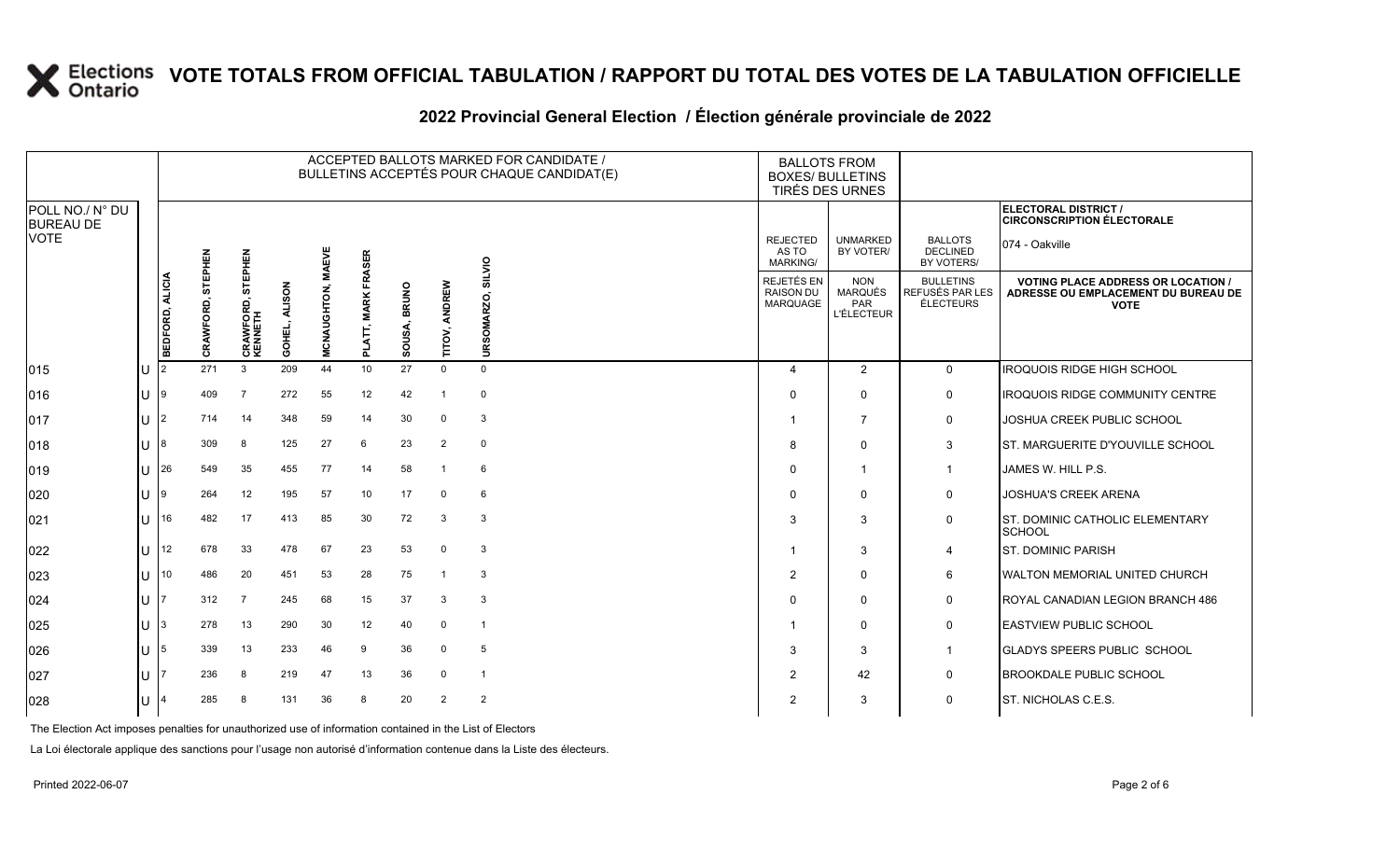# **2022 Provincial General Election / Élection générale provinciale de 2022**

|                                     |    | ACCEPTED BALLOTS MARKED FOR CANDIDATE /<br>BULLETINS ACCEPTÉS POUR CHAQUE CANDIDAT(E) |                |                        |                         |                |                 |                          |                  |                          |  |                                                   | <b>BALLOTS FROM</b><br><b>BOXES/ BULLETINS</b><br>TIRÉS DES URNES |                                                  |                                                                                                 |
|-------------------------------------|----|---------------------------------------------------------------------------------------|----------------|------------------------|-------------------------|----------------|-----------------|--------------------------|------------------|--------------------------|--|---------------------------------------------------|-------------------------------------------------------------------|--------------------------------------------------|-------------------------------------------------------------------------------------------------|
| POLL NO./ N° DU<br><b>BUREAU DE</b> |    |                                                                                       |                |                        |                         |                |                 |                          |                  |                          |  |                                                   |                                                                   |                                                  | ELECTORAL DISTRICT /<br><b>CIRCONSCRIPTION ÉLECTORALE</b>                                       |
| <b>VOTE</b>                         |    |                                                                                       | <b>STEPHEN</b> | STEPHEN                |                         | <b>MAEVE</b>   | FRASER          |                          |                  | SILVIO                   |  | <b>REJECTED</b><br>AS TO<br><b>MARKING/</b>       | <b>UNMARKED</b><br>BY VOTER/                                      | <b>BALLOTS</b><br><b>DECLINED</b><br>BY VOTERS/  | 074 - Oakville                                                                                  |
|                                     |    | BEDFORD, ALICIA                                                                       | CRAWFORD,      | CRAWFORD, S<br>KENNETH | <b>ALISON</b><br>GOHEL, | MCNAUGHTON,    | <b>MARK</b>     | <b>BRUNO</b><br>ર્જ<br>3 | ANDREW<br>TITOV, | OMARZO,<br>URS           |  | REJETÉS EN<br><b>RAISON DU</b><br><b>MARQUAGE</b> | <b>NON</b><br><b>MARQUÉS</b><br>PAR<br><b>L'ÉLECTEUR</b>          | <b>BULLETINS</b><br>REFUSÉS PAR LES<br>ÉLECTEURS | <b>VOTING PLACE ADDRESS OR LOCATION /</b><br>ADRESSE OU EMPLACEMENT DU BUREAU DE<br><b>VOTE</b> |
| 029                                 | lu | 10                                                                                    | 423            | 20                     | 333                     | 62             | $\Omega$<br>21  | ø<br>46                  | $\Omega$         | $\mathbf{3}$             |  |                                                   | 3                                                                 | $\mathbf 0$                                      | SIR JOHN COLBORNE REC. CENTRE FOR                                                               |
|                                     |    |                                                                                       |                |                        |                         |                |                 |                          |                  |                          |  |                                                   |                                                                   |                                                  | SNR.                                                                                            |
| 030                                 | Iп | 6                                                                                     | 278            | 12                     | 219                     | 32             | 9               | 28                       | $\mathbf 0$      | 0                        |  | $\Omega$                                          | $\mathbf 0$                                                       | $\mathbf 0$                                      | <b>T.A. BLAKELOCK HIGH SCHOOL</b>                                                               |
| 031                                 | lu | 12                                                                                    | 315            | 16                     | 192                     | 36             | 11              | 22                       | -1               | $\mathbf 0$              |  |                                                   | $\mathbf 0$                                                       | 0                                                | ÉCOLE PINE GROVE PUBLIC SCHOOL                                                                  |
| 032                                 | lu | 14                                                                                    | 303            | 15                     | 202                     | 39             | 8               | 31                       | $\overline{2}$   | $\overline{1}$           |  |                                                   | $\mathbf 0$                                                       | $\mathbf 0$                                      | W.H. MORDEN PUBLIC SCHOOL                                                                       |
| 033                                 | lu | 16                                                                                    | 268            | 16                     | 297                     | 59             | 15              | 36                       | $\mathbf 0$      | 6                        |  |                                                   | $\mathbf 0$                                                       | $\mathbf{1}$                                     | É.É.C. SAINTE-MARIE                                                                             |
| 034                                 | lu | 11                                                                                    | 180            | 13                     | 199                     | 87             | 21              | 49                       | 3                | 3                        |  | <sup>0</sup>                                      | $\mathbf 0$                                                       | 0                                                | OAKWOOD PUBLIC SCHOOL                                                                           |
| 035                                 | lu | 16                                                                                    | 362            | 14                     | 320                     | 85             | 15              | 64                       |                  | $\overline{2}$           |  | 3                                                 |                                                                   | $\overline{1}$                                   | CENTRAL WEST SPECIALIZED DEV.<br><b>SERVICES</b>                                                |
| 036                                 | lu | $\overline{2}$                                                                        | 255            | 15                     | 238                     | 15             | 9               | 35                       | $\mathbf 0$      | $\overline{\mathbf{1}}$  |  | 2                                                 | $\mathbf 0$                                                       | $\mathbf{1}$                                     | <b>ST. JUDE'S ANGLICAN CHURCH</b>                                                               |
| 037                                 | lu | 5                                                                                     | 319            | 6                      | 203                     | 19             | 14              | 37                       | $\mathbf 0$      | 3                        |  | $\Omega$                                          | -1                                                                | 0                                                | NEW CENTRAL PUBLIC SCHOOL                                                                       |
| 038                                 | lu |                                                                                       | 75             |                        | 49                      | $\overline{4}$ | 2               | $\overline{7}$           | $\Omega$         | $\mathbf 0$              |  | $\Omega$                                          | $\mathbf 0$                                                       | 0                                                | <b>GRACE LUTHERAN CHURCH</b>                                                                    |
| 039                                 | IU |                                                                                       | 301            | -9                     | 215                     | 33             | 14              | 32                       | $\mathbf 0$      | -1                       |  |                                                   |                                                                   | 0                                                | ST. VINCENT CATHOLIC ELEMENTARY<br>SCHOOL                                                       |
| 040                                 | lu | 10                                                                                    | 434            | 9                      | 293                     | 25             | 10 <sup>°</sup> | 37                       | $\mathbf 0$      | $\overline{4}$           |  | $\mathbf{Q}$                                      | $\overline{2}$                                                    | $\mathbf 0$                                      | OAKVILLE TRAFALGAR HIGH SCHOOL                                                                  |
| 041                                 | lu |                                                                                       | 304            | $\overline{7}$         | 238                     | 22             | 11              | 42                       | $\overline{1}$   | $\overline{\phantom{0}}$ |  | O                                                 | $\mathbf 0$                                                       | 0                                                | MAPLE GROVE P.S.                                                                                |

The Election Act imposes penalties for unauthorized use of information contained in the List of Electors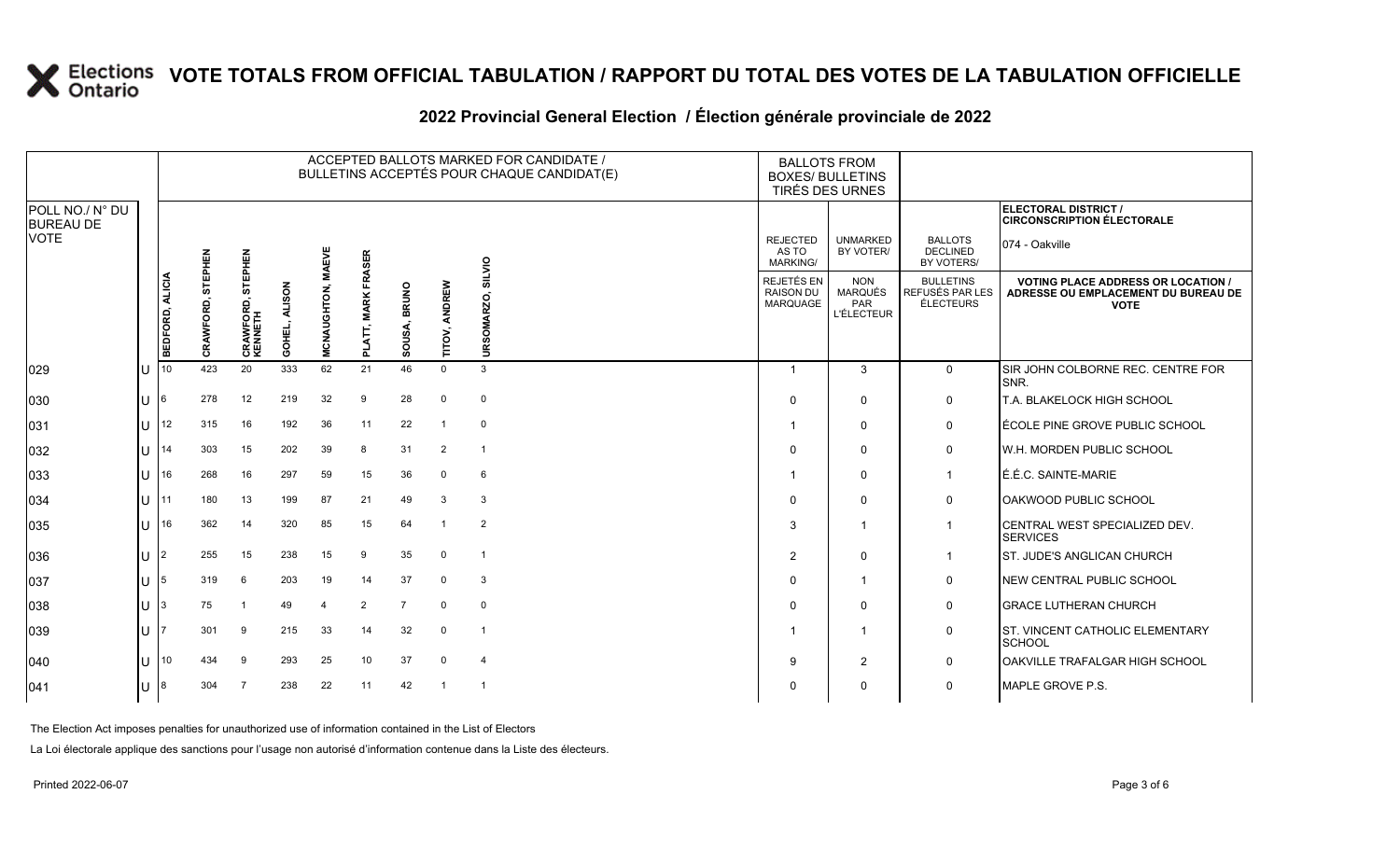#### **2022 Provincial General Election / Élection générale provinciale de 2022**

|                                     |              |                 | ACCEPTED BALLOTS MARKED FOR CANDIDATE /<br>BULLETINS ACCEPTÉS POUR CHAQUE CANDIDAT(E) |                        |                         |                |                       |                        |               |                |  |                                                   | <b>BALLOTS FROM</b><br><b>BOXES/ BULLETINS</b><br>TIRÉS DES URNES |                                                  |                                                                                                 |
|-------------------------------------|--------------|-----------------|---------------------------------------------------------------------------------------|------------------------|-------------------------|----------------|-----------------------|------------------------|---------------|----------------|--|---------------------------------------------------|-------------------------------------------------------------------|--------------------------------------------------|-------------------------------------------------------------------------------------------------|
| POLL NO./ N° DU<br><b>BUREAU DE</b> |              |                 |                                                                                       |                        |                         |                |                       |                        |               |                |  |                                                   |                                                                   |                                                  | ELECTORAL DISTRICT /<br><b>CIRCONSCRIPTION ÉLECTORALE</b>                                       |
| <b>VOTE</b>                         |              |                 | <b>STEPHEN</b>                                                                        | STEPHEN                |                         | <b>MAEVE</b>   | <b>FRASER</b>         |                        |               | SILVIO         |  | <b>REJECTED</b><br>AS TO<br>MARKING/              | <b>UNMARKED</b><br>BY VOTER/                                      | <b>BALLOTS</b><br><b>DECLINED</b><br>BY VOTERS/  | 074 - Oakville                                                                                  |
|                                     |              | BEDFORD, ALICIA | CRAWFORD,                                                                             | CRAWFORD, S<br>KENNETH | <b>ALISON</b><br>GOHEL, | MCNAUGHTON,    | <b>MARK</b><br>PLATT, | <b>BRUNO</b><br>SOUSA, | TITOV, ANDREW | URSOMARZO,     |  | <b>REJETÉS EN</b><br><b>RAISON DU</b><br>MARQUAGE | <b>NON</b><br>MARQUÉS<br>PAR<br><b>L'ÉLECTEUR</b>                 | <b>BULLETINS</b><br>REFUSÉS PAR LES<br>ÉLECTEURS | <b>VOTING PLACE ADDRESS OR LOCATION /</b><br>ADRESSE OU EMPLACEMENT DU BUREAU DE<br><b>VOTE</b> |
| $ 042\rangle$                       | U            |                 | 327                                                                                   | 9                      | 233                     | 34             | 10                    | 31                     | $\mathbf 0$   | $\mathbf{0}$   |  | 5                                                 | 6                                                                 | $\overline{4}$                                   | ST. CUTHBERT'S ANGLICAN CHURCH                                                                  |
| 400                                 | U            | $\overline{2}$  | 14                                                                                    | -1                     | 17                      | 15             | $\overline{4}$        | 10                     | $\Omega$      | $\Omega$       |  | 0                                                 | $\Omega$                                                          | $\mathbf 0$                                      | <b>BIRCH GLEN CO-OP</b>                                                                         |
| 401                                 | U            | 3               | 18                                                                                    | $\mathbf 0$            | 28                      | 8              | 2                     | 4                      | $\Omega$      | $\mathbf 0$    |  | $\Omega$                                          | $\Omega$                                                          | 0                                                | <b>GLEN OAKS CO-OP</b>                                                                          |
| 402                                 | $\mathbf{H}$ | 3               | 27                                                                                    | 3                      | 19                      | $\overline{7}$ | $\overline{1}$        | $\overline{7}$         | $\Omega$      | 0              |  | $\Omega$                                          | $\Omega$                                                          | $\overline{2}$                                   | SOVEREIGN II                                                                                    |
| 403                                 | U            | $\overline{2}$  | 38                                                                                    | -1                     | 17                      | $\overline{4}$ | 3                     | $\mathbf{1}$           | $\Omega$      | 3              |  |                                                   | $\Omega$                                                          | 0                                                | <b>SOVEREIGN I</b>                                                                              |
| 404                                 | U            | $\Omega$        | 72                                                                                    | 5                      | 45                      | 13             | $\overline{2}$        | 20                     | 0             | $\overline{1}$ |  | $\overline{2}$                                    | -1                                                                | $\mathbf{1}$                                     | THE OAKS HALTON C.C #61                                                                         |
| 405                                 | ΠT           |                 | 23                                                                                    | $\mathbf 0$            | 9                       | 3              | $\Omega$              | $\mathbf{1}$           | $\Omega$      | $\mathbf 0$    |  | $\Omega$                                          | $\Omega$                                                          | $\mathbf 0$                                      | EMPORIUM AT JOSHUA CREEK - 2470                                                                 |
| 406                                 | ΠL           | 3               | 96                                                                                    | $\overline{7}$         | 49                      | 20             | $\Omega$              | 9                      | $\Omega$      | $\mathbf 0$    |  | 3                                                 | 11                                                                | $\mathbf 0$                                      | EMPORIUM AT JOSHUA CREEK - 2480                                                                 |
| 407                                 | ΠL           | $\overline{2}$  | 75                                                                                    | 4                      | 55                      | 13             | $\overline{4}$        | 21                     | $\mathbf 0$   | $\mathbf 0$    |  | $\Omega$                                          | $\Omega$                                                          | $\mathbf 0$                                      | <b>BRONTE HARBOUR CLUB</b>                                                                      |
| 408                                 | ΠT           |                 | 82                                                                                    | 6                      | 43                      | 5              | 2                     | 14                     | $\Omega$      | 0              |  | -1                                                | $\Omega$                                                          | $\mathbf 0$                                      | THE SHORES CONDOS HSCC 612                                                                      |
| 409                                 | $\mathbf{U}$ | 3               | 49                                                                                    | 8                      | 22                      | 5              |                       | $\overline{7}$         | $\Omega$      | $\mathbf 0$    |  | $\Omega$                                          | $\Omega$                                                          | 0                                                | <b>SIR RICHARD TOWERS</b>                                                                       |
| 410                                 | ΠL           | $\overline{2}$  | 38                                                                                    | 2                      | 24                      | 9              | $\overline{7}$        | 17                     | $\mathbf 0$   | $\mathbf 0$    |  |                                                   | $\Omega$                                                          | 0                                                | THE LIGHTHOUSE CONDOS                                                                           |
| 411                                 | ΠL           | $\overline{2}$  | 78                                                                                    | $\overline{7}$         | 79                      | $\overline{2}$ | 2                     | 3                      | $\Omega$      | $\mathbf 0$    |  | $\overline{2}$                                    | $\Omega$                                                          | 0                                                | ENNISCLARE ON THE LAKE CONDOS - 2180                                                            |
| 412                                 | $\mathbf{U}$ | 2               | 98                                                                                    | 11                     | 120                     | 9              | $\Omega$              | 13                     | $\Omega$      | $\overline{1}$ |  |                                                   | $\Omega$                                                          | $\mathbf 0$                                      | <b>ENNISCLARE ON THE LAKE CONDOS - 2185</b>                                                     |

The Election Act imposes penalties for unauthorized use of information contained in the List of Electors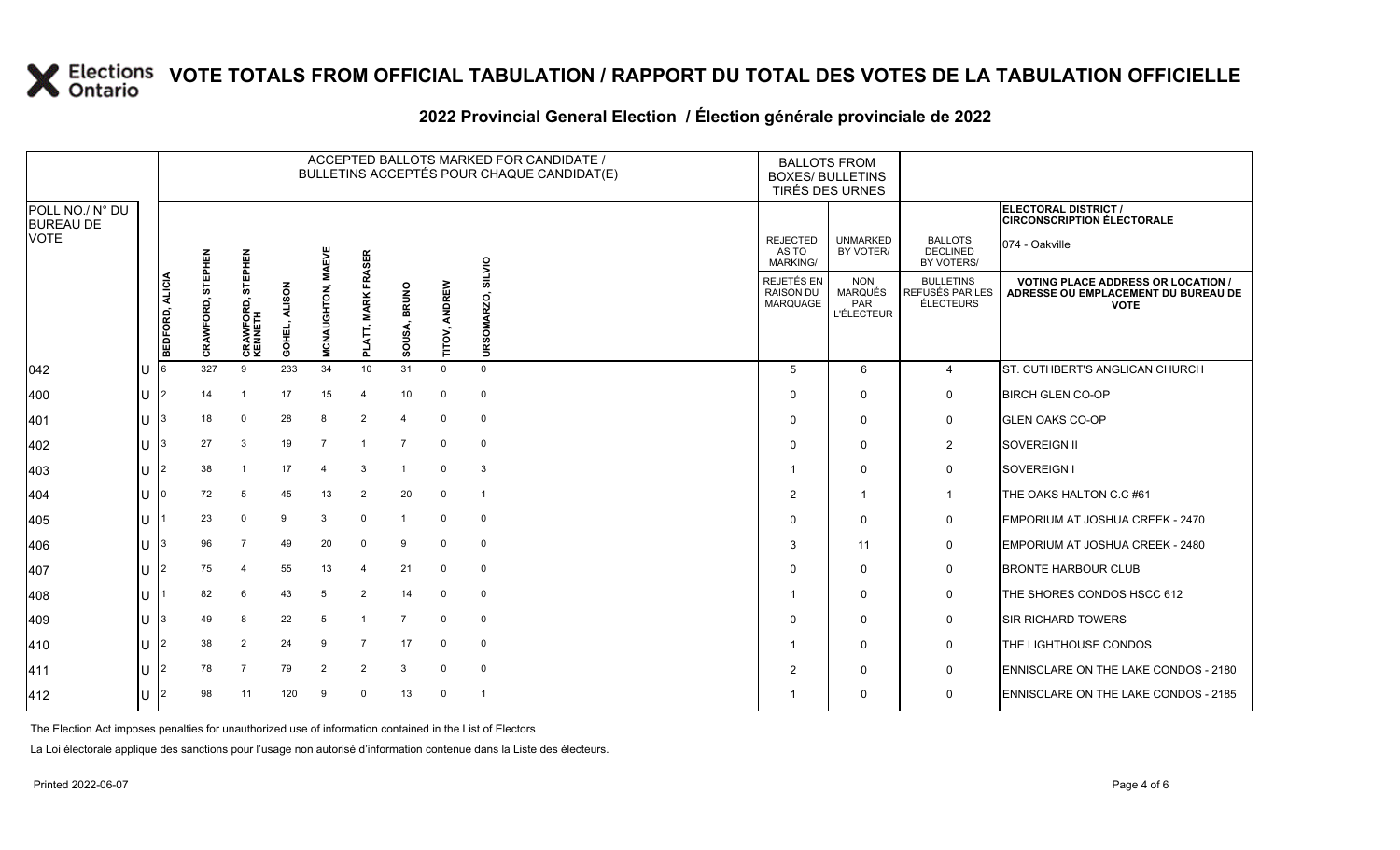#### **2022 Provincial General Election / Élection générale provinciale de 2022**

|                                     |                 |                      |                                   |                         |                   |                               |                         |                         | ACCEPTED BALLOTS MARKED FOR CANDIDATE /<br>BULLETINS ACCEPTÉS POUR CHAQUE CANDIDAT(E) |                                                   | <b>BALLOTS FROM</b><br><b>BOXES/ BULLETINS</b><br>TIRÉS DES URNES |                                                  |                                                                                                 |
|-------------------------------------|-----------------|----------------------|-----------------------------------|-------------------------|-------------------|-------------------------------|-------------------------|-------------------------|---------------------------------------------------------------------------------------|---------------------------------------------------|-------------------------------------------------------------------|--------------------------------------------------|-------------------------------------------------------------------------------------------------|
| POLL NO./ N° DU<br><b>BUREAU DE</b> |                 |                      |                                   |                         |                   |                               |                         |                         |                                                                                       |                                                   |                                                                   |                                                  | <b>ELECTORAL DISTRICT /</b><br><b>CIRCONSCRIPTION ÉLECTORALE</b>                                |
| <b>VOTE</b>                         |                 |                      |                                   |                         |                   | FRASER                        |                         |                         |                                                                                       | <b>REJECTED</b><br>AS TO<br>MARKING/              | <b>UNMARKED</b><br>BY VOTER/                                      | <b>BALLOTS</b><br><b>DECLINED</b><br>BY VOTERS/  | 074 - Oakville                                                                                  |
|                                     | BEDFORD, ALICIA | STEPHEN<br>CRAWFORD, | STEPHEN<br>CRAWFORD, 9<br>KENNETH | <b>ALISON</b><br>GOHEL, | MCNAUGHTON, MAEVE | <b>MARK</b><br>$\overline{a}$ | <b>BRUNO</b><br>న్<br>ഗ | ANDREW<br><b>TITOV,</b> | SILVIO<br>δŚ<br>RS <sub>i</sub><br>Б                                                  | REJETÉS EN<br><b>RAISON DU</b><br><b>MARQUAGE</b> | <b>NON</b><br><b>MARQUÉS</b><br>PAR<br><b>L'ÉLECTEUR</b>          | <b>BULLETINS</b><br>REFUSÉS PAR LES<br>ÉLECTEURS | <b>VOTING PLACE ADDRESS OR LOCATION /</b><br>ADRESSE OU EMPLACEMENT DU BUREAU DE<br><b>VOTE</b> |
| 413                                 |                 | 87                   | 5                                 | 58                      | 4                 | 6                             | 8                       | $\Omega$                | $\Omega$                                                                              | $\overline{7}$                                    | $\Omega$                                                          | $\mathbf{0}$                                     | ENNISCLARE ON THE LAKE CONDOS - 2170                                                            |
| 414                                 |                 | 33                   |                                   | 46                      | 15                | $\overline{2}$                | $\overline{4}$          | $\overline{2}$          | $\mathbf 0$                                                                           | 3                                                 | $\Omega$                                                          | 0                                                | JOHN R. RHODES RESIDENCE                                                                        |
| 415                                 |                 | 39                   | 3                                 | 20                      | 9                 | 3                             | 6                       | $\Omega$                | $\mathbf{0}$                                                                          | $\Omega$                                          | $\mathbf{0}$                                                      | 0                                                | ROEDEAN CO-OPERATIVE HOMES                                                                      |
| 416                                 |                 | 69                   | $\Omega$                          | 86                      | 21                | $\overline{2}$                | 5                       | $\mathbf 0$             | $\overline{\mathbf{1}}$                                                               | $\Omega$                                          | $\mathbf{1}$                                                      | $\mathbf 0$                                      | RAIN & SENSES - 55 & 65 SPEERS                                                                  |
| 417                                 |                 | 28                   |                                   | 36                      | 5                 | $\mathbf 0$                   | 3                       | $\mathbf 0$             | $\mathbf{0}$                                                                          | $\Omega$                                          | $\mathbf{0}$                                                      | 0                                                | OAKRIDGE HEIGHTS CONDOMINUIM - 40                                                               |
| 418                                 |                 | 30                   | $\mathbf 0$                       | 33                      | 9                 | $\mathbf 0$                   | 8                       | $\mathbf 0$             | $\mathbf 0$                                                                           | $\Omega$                                          | $\Omega$                                                          | 0                                                | OAKRIDGE HEIGHTS CONDOMINUIM - 50                                                               |
| 419                                 |                 | 35                   |                                   | 17                      | 5                 |                               | $\overline{4}$          |                         | $\overline{1}$                                                                        | $\Omega$                                          | $\Omega$                                                          | 0                                                | <b>OAKRIDGE HEIGHTS CONDOMINIUM - 60</b>                                                        |
| 700                                 |                 | 18                   |                                   | 25                      | 6                 | $\mathbf 0$                   | 6                       | $\Omega$                | 0                                                                                     |                                                   | $\Omega$                                                          | $\mathbf 0$                                      | <b>IDELMANOR GLEN ABBEY</b>                                                                     |
| 701                                 |                 | 22                   | $\overline{2}$                    | 20                      | 5                 | $\Omega$                      | 5                       | $\Omega$                | -1                                                                                    |                                                   | $\Omega$                                                          | 0                                                | QUEEN'S AVENUE RETIREMENT RESIDENCE                                                             |
| 702                                 |                 | 55                   | 6                                 | 37                      | 16                | 3                             | $\Delta$                | $\mathcal{P}$           | 2                                                                                     | 3                                                 | 3                                                                 | $\mathbf 0$                                      | OAKVILLE SENIOR CITIZENS RESIDENCE                                                              |
| 703                                 |                 |                      |                                   |                         |                   |                               |                         |                         | COMBINED WITH 707 / COMBINÉ À 707                                                     |                                                   |                                                                   |                                                  |                                                                                                 |
| 704                                 |                 | 24                   | $\Omega$                          | 16                      | 2                 |                               | $\Omega$                | $\Omega$                | $\mathbf{0}$                                                                          | $\overline{2}$                                    | $\mathbf{1}$                                                      | 0                                                | THE KENSINGTON RETIREMENT RESIDENCE                                                             |
| 705                                 |                 | 26                   |                                   | 25                      | 6                 | $\Omega$                      | $\Delta$                |                         |                                                                                       |                                                   | $\Omega$                                                          | $\mathbf 0$                                      | JEAN AND HOWARD CAINE APARTMENTS                                                                |
| 706                                 |                 |                      |                                   |                         |                   |                               |                         |                         | COMBINED WITH 705 / COMBINÉ À 705                                                     |                                                   |                                                                   |                                                  |                                                                                                 |

The Election Act imposes penalties for unauthorized use of information contained in the List of Electors